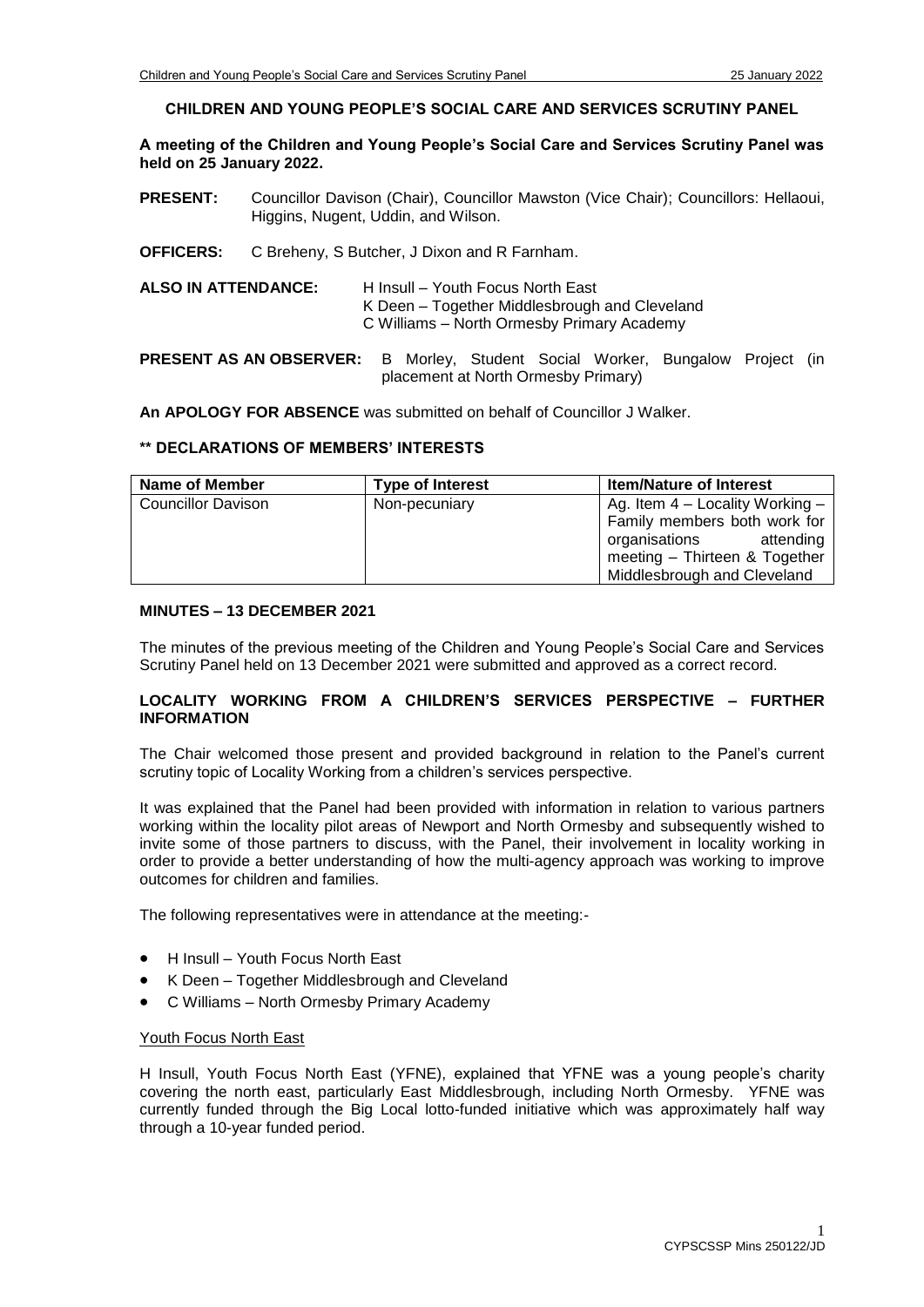Youth provision operated on Mondays and Thursdays at North Ormesby Hub, Derwent Street, for young people aged 10 – 18 years.

YFNE participated in the weekly North Ormesby locality team meetings which had been helpful to enable young people's voices to be heard and to help them progress the things that they wanted to happen within their community. For example, YFNE were funded to create social action projects – this focused on ideas that would benefit the community and make it a nicer place to live.

YFNE had worked with the North Ormesby Locality Team in order to implement some of those ideas – such as recent community litter picks undertaken by young people and an art project with young people who had made boards to cover void property frontages within North Ormesby to improve their appearance. This work had been carried out in conjunction with the Council and Thirteen Housing. Also in conjunction with the Locality Team, a Community Awards event was organised to celebrate people within the community and a similar event had been held in Newport. The Panel was informed that YFNE found it beneficial to work with other organisations to strive for the same aims and objectives on a bigger scale.

YFNE was not directly funded by the Council for any youth provision, with all funding being generated from external sources, however, YFNE had excellent engagement with the local community and many of its staff lived within the community. YFNE felt that due to not being a Council funded service, it could sometimes be left out of the loop in terms of information sharing. For example, where other services were involved with young people and families in the community, YFNE was not always made aware from the start despite the fact that they may already be engaging with those young people on a twice weekly basis. It was felt that some issues might have been resolved more quickly had the information from other services been brought to the attention of YFNE much earlier, allowing collaborative working.

YFNE had attended some of the Children's Social Care locality meetings and found this to be very beneficial as it provided an opportunity to share any issues or concerns regarding young people they were engaging with and allowed liaison with the young person's social worker in order to determine whether there was any additional support that could be provided to that young person by YFNE. It also helped to avoid duplication of provision.

During discussion, the following issues were raised:-

- In response to a query as to what activities YFNE provided for young people, it was explained that they tried to deliver provision where there was none, or very little, or where there had been no provision for a long time. The starting point would be to consult with young people in the area to find out what their aspirations were and what they would like to achieve and to instil that they were capable of achieving amazing things. Cooking was one of the weekly activities carried out with the young people, showing them how to cook healthy recipes from scratch that they could take home to their families. Other activities included arts-based activities, sports and local organisations were invited to undertake intervention based work where appropriate, such as substance misuse and sexual health. The young people were due to take part in positive graffiti art in North Ormesby Park which would include education around the difference between art and vandalism and that positive art in the right place, in the right way was a good thing.
- The Panel thanked YFNE for the excellent work that was being undertaken with lots of young people within the communities, including the fantastic community award ceremonies that had taken place.
- A Panel Member thanked the officer for her positive attitude towards the young people her organisation worked with and queried whether there were any issues in communicating with other partners within the locality project. It was stated that there were no particular problems and that the North Ormesby Neighbourhood Development Manager provided good oversight and did a great job to bring everyone together and do the best for the North Ormesby community. The team focusing on the North Ormesby area was doing the best that they could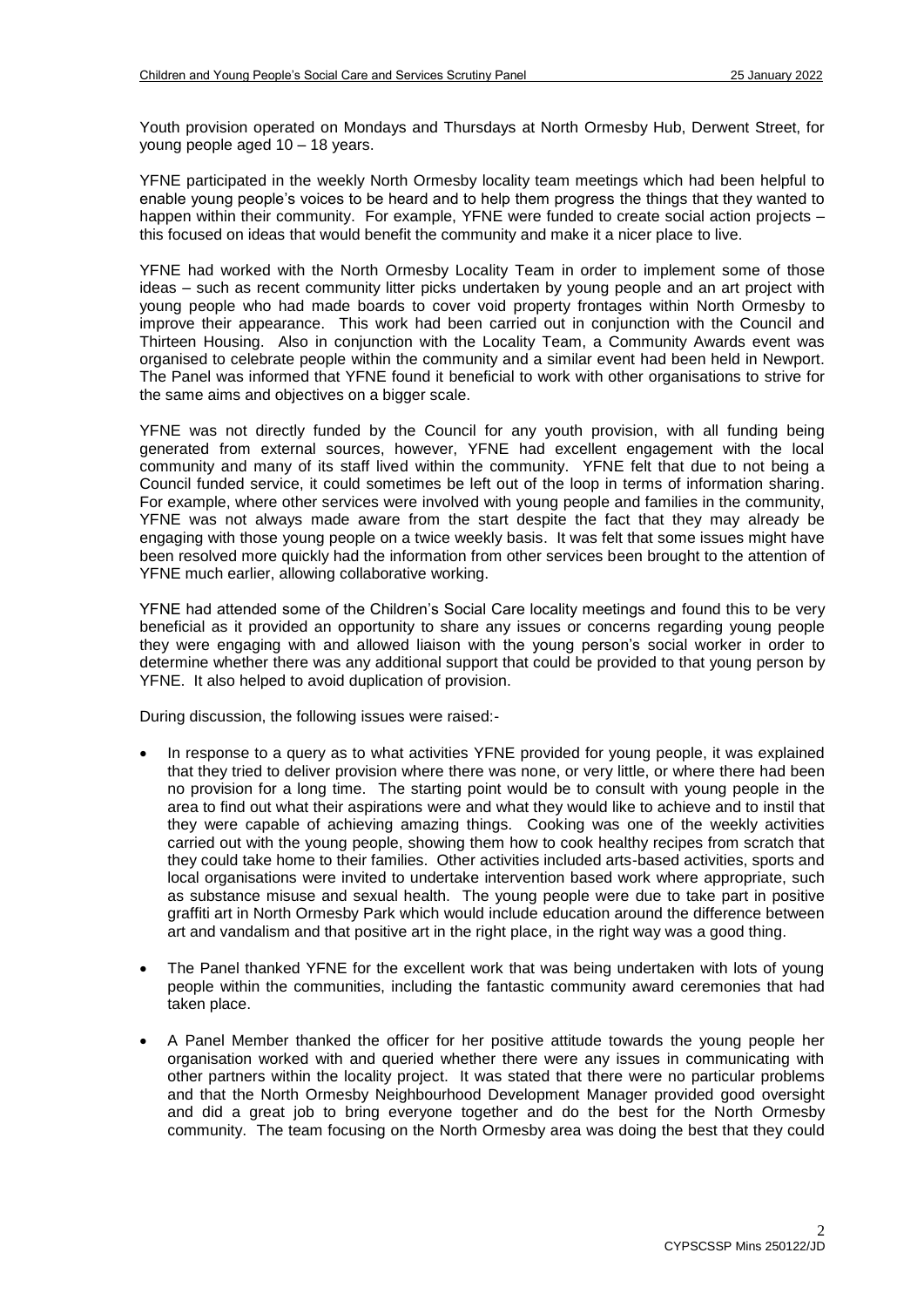to achieve the aims for the community.

#### K Deen – Together Middlesbrough and Cleveland

K Deen, Food Insecurity Project Officer, Together Middlesbrough and Cleveland (TM&C) advised the Panel that TM&C was responsible for co-ordinating programmes of fun activities and the provision of health meals across Middlesbrough and Redcar and Cleveland during school holiday periods. This was known as 'Feast of Fun'. The aim of the project was to combat hunger during school holidays for vulnerable families who struggled to provide the cost of additional meals and entertainment for children outside of term time.

In order to fund the Feast of Fun provision, TM&C raised external funding each year to be able to support local organisations that they worked with in the form of small grants. TM&C worked with around 40 churches and community organisations in order to deliver Feast of Fun within their own communities.

TM&C provided central co-ordination of the programme across Middlesbrough and Redcar and Cleveland during each school holiday. Additional resources were also secured for the groups that they worked with, for example, TM&C worked with Youth Focus North East who delivered Feast of Fun – this could be a face to face enrichment activities during school holidays for children and young people to enhance Youth Focus North East's offer and would also include a healthy meal.

TM&C also provided Feast of fun branding for the groups that they worked with to promote their activity in the community and also secured, co-ordinated and disseminated additional resources for groups to access, such as coach hire, free entry to tourist attractions, children's books, workshop providers, entertainers and healthy food ingredients.

In terms of the impact of Feast of Fun, during 2019, the organisations that participated, delivered 13,000 meals to children at a cost of £34,000. During 2020, Feast of Fun became Feast of Fun at Home due to the pandemic and 86,000 meals were delivered, costing around £82,000. During 2021, the provision was delivered both remotely and face to face and the number of meals delivered again increased to 117,000, requiring funding in the region of £117,000. Alongside those meals, organisations would include activities and activity packs were delivered together with the meals during periods of lockdown.

In terms of specific support for Feast of Fun via the locality model, the Panel was advised that TM&C attended both locality meetings in Newport and North Ormesby on a weekly basis with indepth discussions around everything that was happening in those areas. The Panel heard that this was a great opportunity to find out what was going on across all organisations, for example, when Feast of Fun was coming up to the next delivery period, discussions could take place around organisations wishing to be involved and identifying possible funding streams. Where a family was in desperate need of support during the holidays, it enabled contact with other services and organisations to support them.

Some of the groups TM&C worked with to deliver Feast of Fun included:-

- Newport Hub
- Streets Ahead for Information
- Youth Focus North East
- Linx
- Trinity Young People and Children's Project
- Local Schools

During 2021 in Newport and North Ormesby, through the Feast of Fun, 1,292 children and young people were supported; 398 adults were supported and 10,441 meals were provided, as well as enrichment activities.

It was highlighted that last year the Holiday Activities Fund (HAF) was introduced and funded by the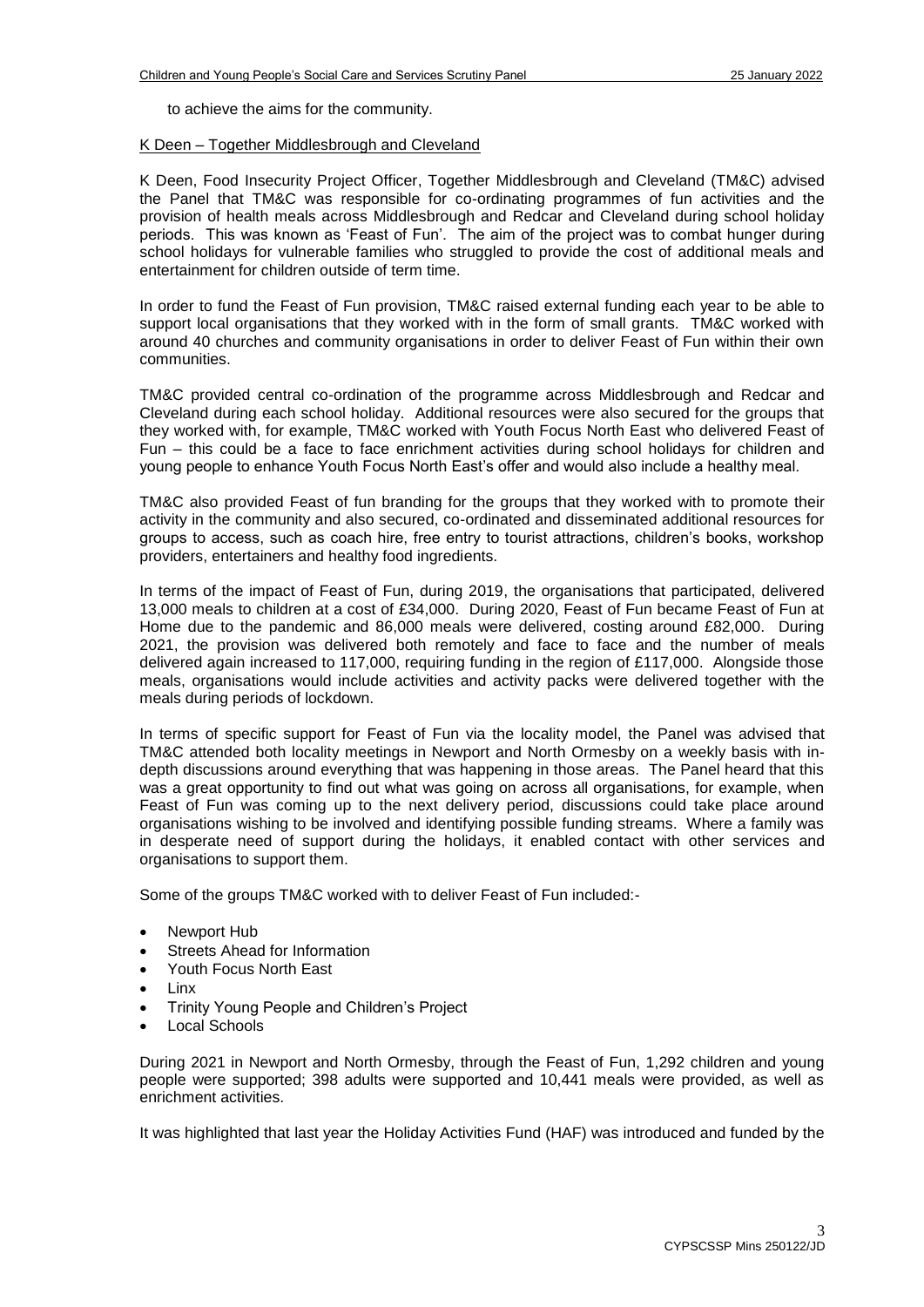Council. The HAF provision was very similar to what was delivered by Feast of Fun, however, it was only available to children in receipt of free school meals within school whereas Feast of Fun could support any family and many families were on the borderline of receiving support. In addition, Feast of Fun was available during all school holiday periods throughout the year, whereas HAF provision was available for one week of each of the Christmas and Easter holidays and four weeks of the summer holidays. Feast of Fun would be delivering provision during the February half term and as there would be no HAF provision during February, this placed additional demand on Feast of Fun provision. As the HAF was a new provision there had been initial difficulties in being kept informed, however, work was undertaken to co-ordinate delivery of Feast of Fun and HAF in parallel in order to try to avoid duplication for some and to ensure every young person had access to provision if needed.

The Panel was provided with a real-life case study of a family that had accessed the Feast of Fun provision. This highlighted how much the support had meant to the whole family and this was typical of the impact the provision had.

During discussion, the following issues were raised:-

- The Panel expressed thanks at the great work that was being done to help children and their families.
- It was queried how the families requiring support were identified. The Panel was advised that the organisations that TM&C worked with already knew their families, as did the schools. For example an organisation, such as Youth Focus North East, would apply for a small grant from TM&C, or a school or organisation working in partnership with a school, would identify children/families requiring support and apply to TM&C for funding in order to support those families. Sometimes direct contact would made by the family themselves. Locality working fitted in well as it allowed all of the agencies to liaise with each other in order to identify the right support and requirements of the family.
- It was queried whether TM&C experienced difficulties in securing funding. The Officer advised that it was becoming more and more difficult to access funding streams, however, one of their largest funding partners was Break, Meals and More who worked closely with TM&C on an annual basis so that the amount of funding available across Middlesbrough and Redcar and Cleveland was known at the start of each year. TM&C had been fortunate to obtain some funding from the Council in the past but this had become more difficult due to the introduction of the HAF provision. This was why it was essential to work alongside HAF to ensure the right provision went to those who needed it most.
- A Member of the Panel commented that it was very sad that all of the provision was necessary in the first place and that there was a continuous growing need, particularly in certain areas of the town. The provision being delivered through the HAF and through TM&C was much needed and appreciated.

### North Ormesby Primary Academy

C Williams, Designated Safeguarding Lead, North Ormesby Primary Academy was welcomed to the meeting and advised that she was in attendance mainly for information purposes as she was largely unaware of the locality working model in North Ormesby.

The Panel heard that the school currently had 278 children on roll and that approximately 20% of those children were in receipt of level four Children's Services as well as many more children engaging at levels two and three.

The officer stated that she was aware of some fantastic work going on within the area and that the school had advertised some of the events that they were aware of, however, they had not been involved in any of the locality area meetings or been involved in the project and had not been made aware of the various services/agencies that families within the school could be referred to for help.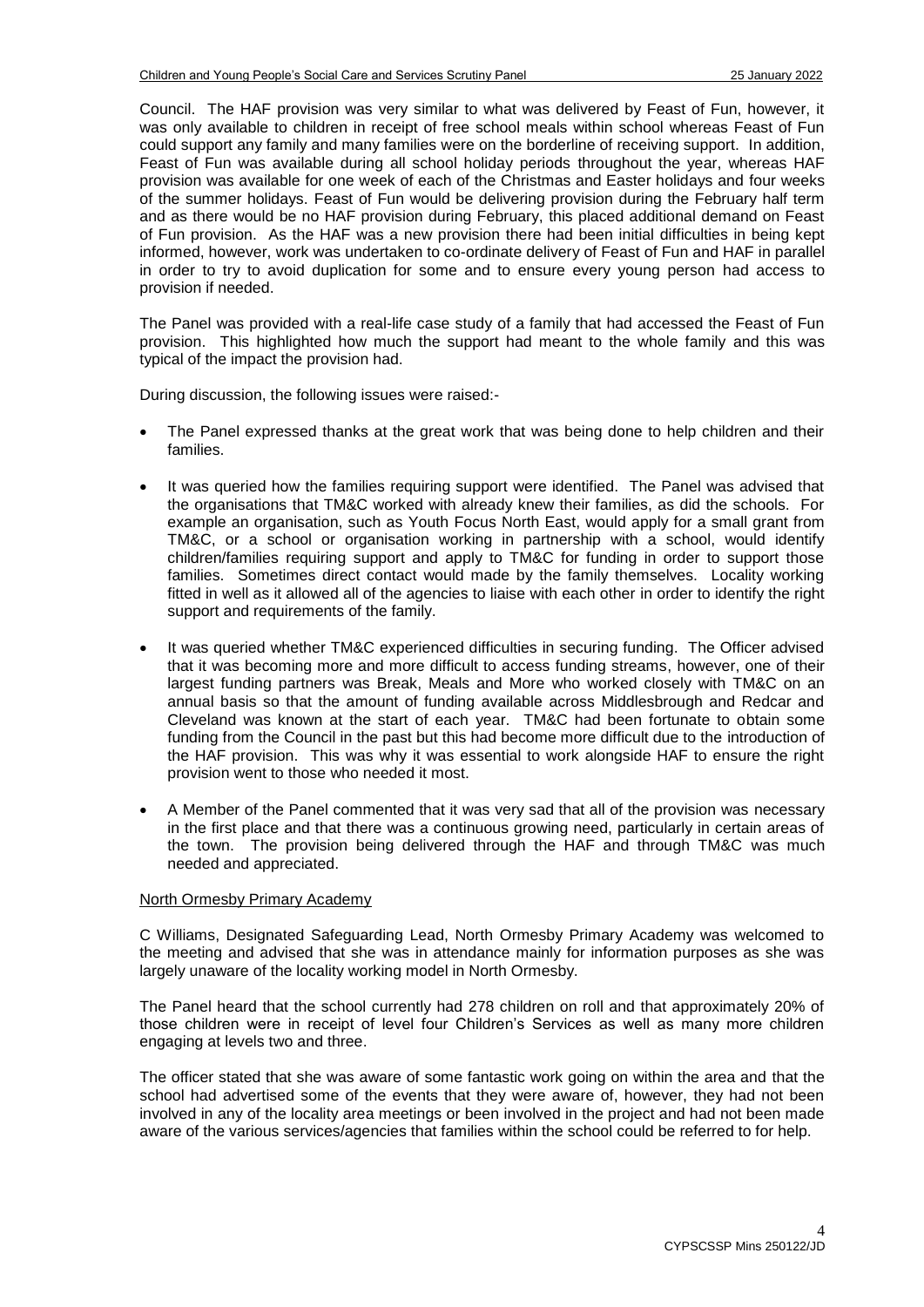In response as to whether the school had access to the HAF provision during the summer and Christmas holidays, it was stated that an external HAF used the school building during Christmas but this had been the first time that children at the school were able to access this provision, however, it was primarily for children in receipt of free school meals and those able to pay to attend. There was a large proportion of the community who were not able to access public funds or claim free school meals but lived on low incomes and would welcome such provision.

The Executive Director of Children's Services expressed concern that the school had no knowledge of the locality working project and acknowledged that North Ormesby Primary had been working more closely with Children's Services. The Director stated that she would undertake to ensure that the relevant information was provided to the Safeguarding Lead and her colleagues as soon as possible.

A Member of the Panel expressed concern that the school had been excluded from the locality project and commented that he had assumed that the pilot projects in Newport and North Ormesby operated on an identical basis so was surprised that the school had not been included from the start of the project but felt reassured that the necessary information would now be provided.

A Panel Member stated that a list of all the services and organisations available to support families within the locality should be made available or be available via a co-ordinator. It was stated that the North Ormesby Neighbourhood Development Manager would have this information.

## North Ormesby Neighbourhood Development Manager

Unfortunately the North Ormesby Neighbourhood Development Manager was unexpectedly unavailable to attend the meeting. The Chair requested that she be invited to attend the Panel's next meeting and that should she be unable to do so, an appropriate representative should attend on her behalf.

The Chair thanked all of the attendees for attending the meeting and for their valuable contributions and suggested that the locality street wardens and police be invited to attend the next meeting if available.

#### **COVID RECOVERY IN CHILDREN'S SERVICES**

The Executive Director of Children's Services advised that staff attendance was monitored across the whole of Children's Services and, to date, the following numbers of staff were absent due to Covid/self-isolation:-

- Total staff (across whole service) 24 (equating to 8%)
- Children's Social Care 14 (6 of which were within Children's homes)
- Education and Partnerships 10

The Panel was advised that the levels of staff absence had remained fairly steady, peaking at around 10%, meaning that there had been no requirement to report to the DfE which was required if 20% or higher absences were reached.

It was reported that there had been some disruption with school transport meaning that some children had not been able to get to school or get to school in time. Transport had been cancelled due to staff shortages within the Integrated Transport Unit and also some transport was cancelled by schools due to staff availability. These issues were now improving and beginning to resolve.

School absences were being monitored by Public Health. Schools had been significantly impacted by Covid in terms of staff shortages and pupil absences, but managed to ensure teaching was delivered in schools through the use of higher level teaching assistants where necessary. These issues were again beginning to ease.